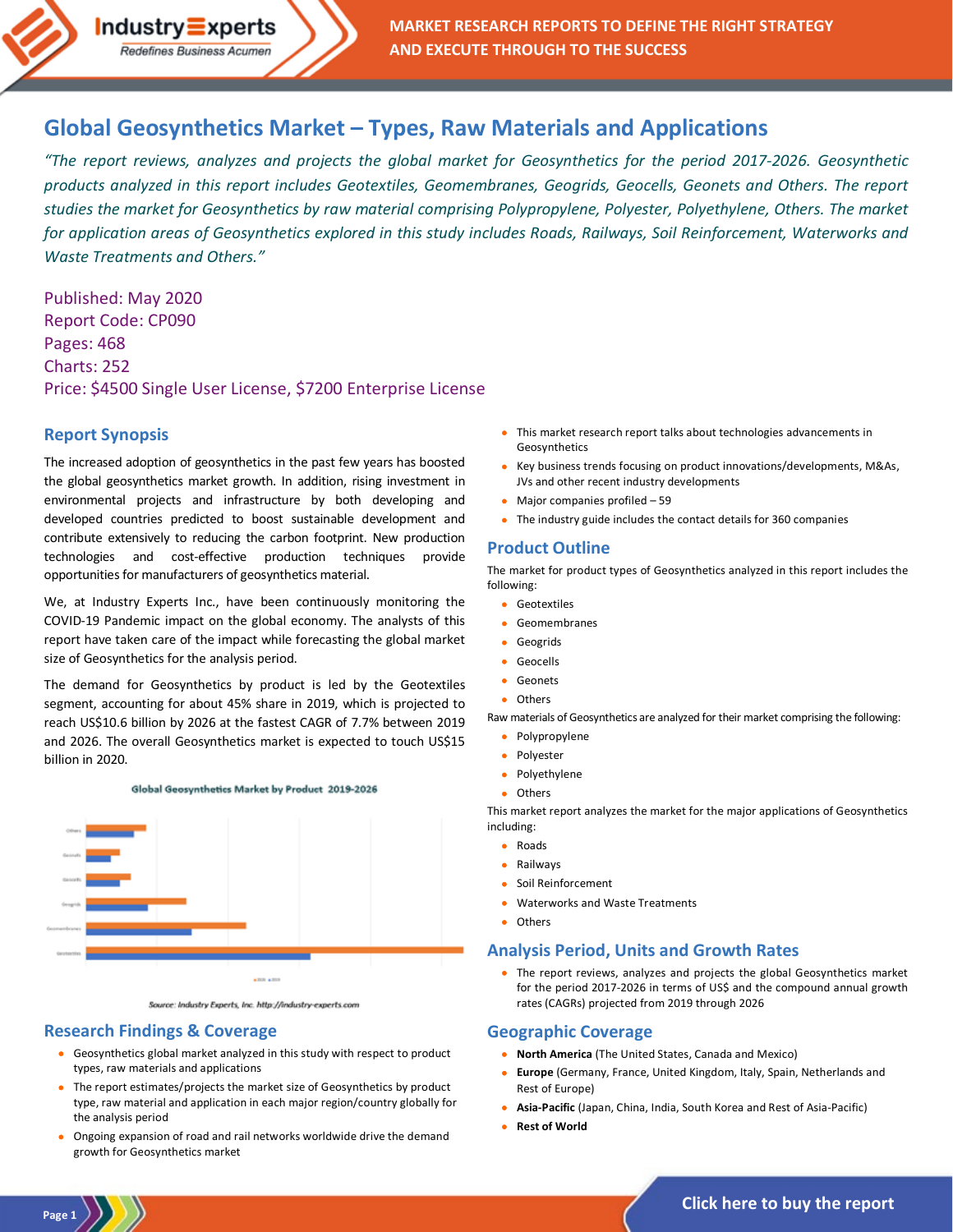## **SAMPLE COMPANY PROFILE**

### **ACE GEOSYNTHETICS (TAIWAN)**

No. 33, Jing 3 Rd., C.E.P.Z., Wuchi District, Taichung City 435 Phone: 886-4-26595926 Fax: 886-4-26595935 Email: marketing@geoace.com Website: www.geoace.com

#### **Business Overview**

Established in 1996, Taichung City, Taiwan-based ACE Geosynthetics is engaged in providing a broad variety of quality and engineered geosynthetic materials and products. The product line offered by the company encompasses geogrids, geotextiles, geotextile bags, tubes and containers, erosion and sediment control, drainage and lining, geocomposites, and agriculture products.

#### **Products include:**

- Geogrids: high tension polymeric meshes used for soil reinforcement applications and for various engineering needs in the applications of mechanically stabilized earth walls (MSE), reinforced soil slopes (RSS), basal reinforcement, road construction, and mining
- Geotextiles: permeable fabrics used to provide functions of separation, filtration, reinforcement, protection or drainage in civil engineering applications and in base reinforcement, subgrade stabilization, and marine structure construction
- Geotextile Bags, Tubes and Containers: fabricated by multiple pieces of highly engineered geotextiles (ACETex®) and robust stitching for coastal protection, sludge treatment, dredging to obtain significant engineering, economic and ecological benefits
- Erosion and Sediment Control products: a series of high performance, high installation efficient, engineered geosynthetic products including geotextile mattresses, turf reinforcement mats, geocells, flexible concrete revetments and silt curtains
- Drainage and Lining products: offered as impervious liners for the purpose of containment, geosynthetic clay liners (ACELiner™) and geomembranes (ACEMembrane™); and offered for draining off liquids without soil loss for the purpose of drainage, several types of geonets (ACEDrain™)
- Geocomposites: formed by combining two or more different geosynthetic materials, such as geogrid, geotextile, geomembrane and geonet to provide the multifunction of the composites for road construction and pavement rehabilitation applications

Agriculture products: high quality and durable polymeric netting products for crop protection and fish farming

*…………………….more*

## **SAMPLE TABLE/CHART**

Glance at 2017, 2019 and 2026 Global Geosynthetics Market Share (%) by Geographic Region –North America, Europe, Asia-Pacific and Rest of World



Asia-Pacific Geosynthetics Market Analysis (2017-2026) by Product – Geotextiles, Geomembranes, Geogrids, Geocells, Geonets and Others in USD Million



# **KEY PLAYERS PROFILED**

- ACE Geosynthetics
- Advanced Drainage Systems, Inc.
- AGRU Kunststofftechnik GmbH
- Asahi Kasei Advance Corporation
- Beaulieu International Group
- Berry Global Inc.
- Dupont De Nemours Inc.
- Freudenberg Group
- Geo-Synthetics, LLC • Global Synthetics Pty. Ltd.
- Huesker Synthetic GmbH
- Huikwang Corporation
- Low & Bonar PLC
- Minerals Technologies Inc.
- Officine Maccaferri S.p.A.
- Presto Geosystems
- Propex Operating Company, LLC
- Raven Industries, Inc.
- Royal Tencate NV
- SIBUR Holding
- **SKAPS Industries**
- Solmax International Inc.
- Strata Systems Inc.
- Taiyo Kogyo Corporation
- TENAX Corporation
- The Dow Chemical Company
- Thrace Group

*…………………….more*

**Page 2**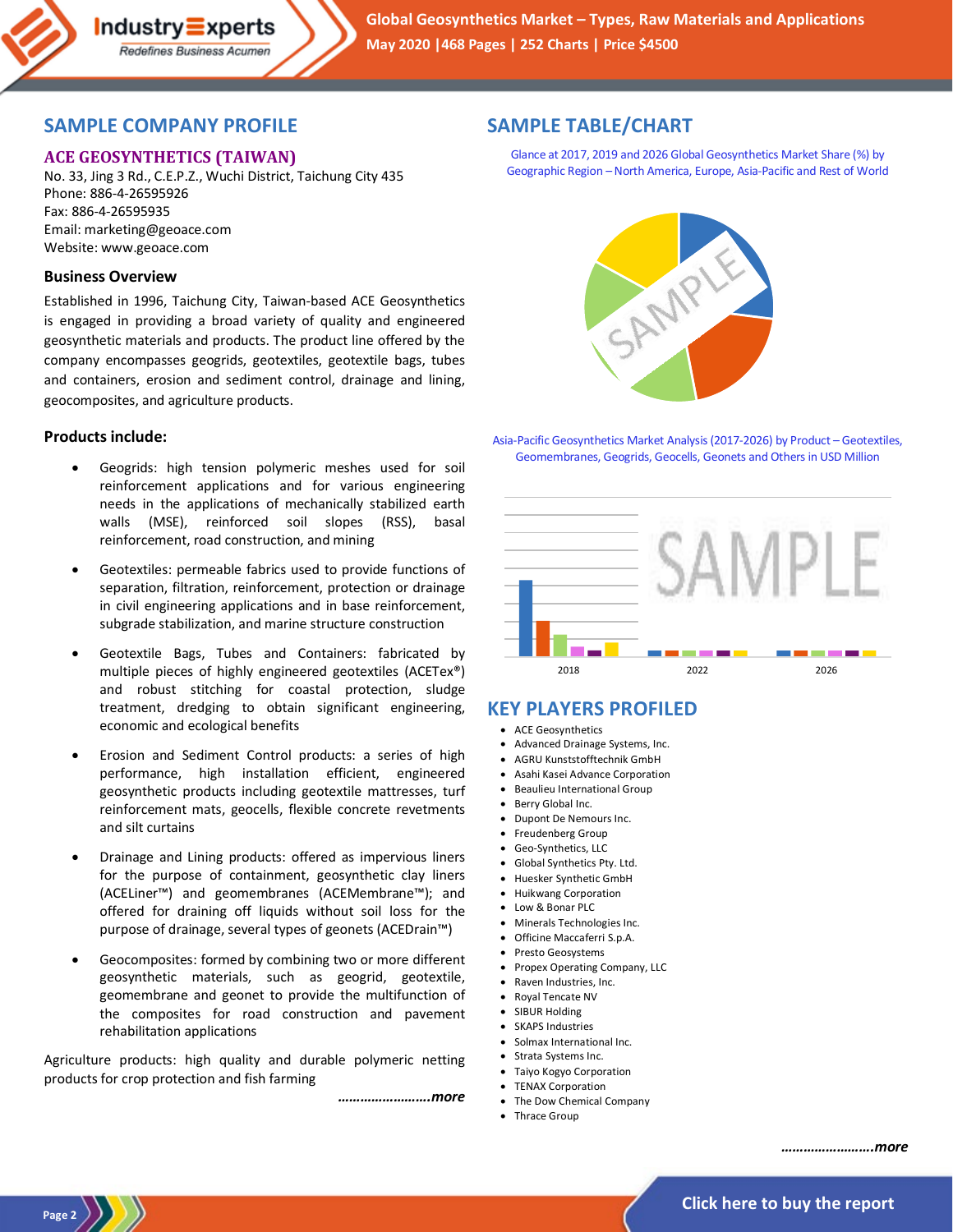

**Global Geosynthetics Market – Types, Raw Materials and Applications May 2020 |468 Pages | 252 Charts | Price \$4500**

## **TABLE OF CONTENTS**

#### **PART A: GLOBAL MARKET PERSPECTIVE......... 1**

Industry Experts Redefines Business Acumen

| 1.1 Technological Advances in Geosynthetics  4                                            |  |
|-------------------------------------------------------------------------------------------|--|
| 1.1.1 Graphene Coated Geotextiles 4                                                       |  |
| 1.1.2 Metallocene Polypropylene (PP) Geosynthetics 4                                      |  |
|                                                                                           |  |
| 1.1.4 Carbon Black and Carbon Nanotubes  4                                                |  |
|                                                                                           |  |
|                                                                                           |  |
| 1.2.2 Geosynthetics Properties and Tests  5                                               |  |
| 1.2.2.1 General and Index Properties and Tests 5                                          |  |
|                                                                                           |  |
| 1.2.2.2 Performance Properties and Tests 6                                                |  |
|                                                                                           |  |
|                                                                                           |  |
| 1.2.4 Manufacturing of Geosynthetic Material  8                                           |  |
|                                                                                           |  |
|                                                                                           |  |
|                                                                                           |  |
|                                                                                           |  |
|                                                                                           |  |
|                                                                                           |  |
|                                                                                           |  |
|                                                                                           |  |
|                                                                                           |  |
| 1.2.5.6.3 Geosynthetic Clay Liners 13                                                     |  |
| 1.2.6 Functions of Geosynthetics 13                                                       |  |
|                                                                                           |  |
| 1.2.6.2 Reinforcement Function  13                                                        |  |
|                                                                                           |  |
|                                                                                           |  |
|                                                                                           |  |
| 1.2.7 Application of Geosynthetics 14                                                     |  |
| 1.2.7.1 Use of Geosynthetics in Roads  14                                                 |  |
|                                                                                           |  |
|                                                                                           |  |
| 1.2.7.2 Use of Geosynthetics in Railways 16                                               |  |
| 1.2.7.3 Use of Geosynthetics in Soil Reinforcement 16                                     |  |
| 1.2.7.4 Use of Geosynthetics in Waterworks and                                            |  |
|                                                                                           |  |
| 1.2.7.5 Use of Geosynthetics in Other Applications. 19                                    |  |
| 1.2.7.5.1 Use of Geosynthetics in Erosion Control  19                                     |  |
| 1.2.7.5.2 Use of Geosynthetics in Agriculture 19                                          |  |
| 1.2.7.5.3 Use of Geosynthetics in Mining 19                                               |  |
|                                                                                           |  |
|                                                                                           |  |
| Advanced Drainage Systems, Inc. (United States) 24                                        |  |
| AGRU Kunststofftechnik GmbH (Austria) 25                                                  |  |
| AGRU America, Inc. (United States) 26                                                     |  |
| Asahi Kasei Advance Corporation (Japan) 28<br>Asahi Geotechnologies Co., Ltd. (Japan)  29 |  |
| Atlas Molded Products (United States)  30                                                 |  |
| Beaulieu International Group (Belgium)  32                                                |  |
| Beaulieu Technical Textiles (Belgium)  33                                                 |  |
| Belton Industries, Inc. (United States) 34                                                |  |
|                                                                                           |  |
| TERRAM Geosynthetics (United Kingdom)  36                                                 |  |
| TERRAM Geosynthetics Pvt. Ltd. (India) 37                                                 |  |
| TYPAR Geosynthetics (United States) 38                                                    |  |
| Carthage Mills, Inc. (United States)  40                                                  |  |
| Compagnie De Saint Gobain SA (France)  42                                                 |  |
| Contech Engineered Solutions Llc (United States)  43                                      |  |
|                                                                                           |  |
| Dupont De Nemours Inc. (United States) 46                                                 |  |
| Fibertex Nonwovens A/S (Denmark)  49                                                      |  |
|                                                                                           |  |
| Garware Technical Fibres Ltd. (India) 51<br>Geo-Synthetics, Llc (United States)  53       |  |
| Global Synthetics Pty. Ltd. (Australia)  57                                               |  |
| Hanes Geo Components (United States) 60<br>Huesker Synthetic GmbH (Germany)  62           |  |

Page 3

| Kaytech Engineered Fabrics (South Africa)  67                                                                     |  |
|-------------------------------------------------------------------------------------------------------------------|--|
|                                                                                                                   |  |
| Minerals Technologies Inc. (United States)  69                                                                    |  |
|                                                                                                                   |  |
|                                                                                                                   |  |
|                                                                                                                   |  |
|                                                                                                                   |  |
| Propex Operating Company, LLC (United States)  75                                                                 |  |
|                                                                                                                   |  |
| Royal Tencate Nv (The Netherlands) 80                                                                             |  |
|                                                                                                                   |  |
|                                                                                                                   |  |
| GSE Environmental, LLC (United States) 85                                                                         |  |
| Strata Systems Inc. (United States)  87                                                                           |  |
|                                                                                                                   |  |
|                                                                                                                   |  |
| Tensar International Corporation (United States) 91                                                               |  |
| Tessilbrenta Srl A Socio Unico (Italy)  94                                                                        |  |
| The Dow Chemical Company (United States)  96                                                                      |  |
|                                                                                                                   |  |
| 3. KEY BUSINESS & PRODUCT TRENDS99                                                                                |  |
| CETCO Introduces BENTOMAT DN-HS Geosynthetic Clay                                                                 |  |
|                                                                                                                   |  |
| AGRU Unveils CleanSeam for Geomembranes 99                                                                        |  |
| Hanes Geo Components to acquire JMD Company  99                                                                   |  |
| Thrace-Group to transfer Needlepunch Line from the US                                                             |  |
|                                                                                                                   |  |
| Fibertex to Distribute Naue Geosynthetics Geogrids for                                                            |  |
| FREUDENBERG offers to acquire UK's Low & Bonar  100                                                               |  |
| Verifying the Carbon Footprint of PYRAMAT 75 HPTRM 100                                                            |  |
|                                                                                                                   |  |
|                                                                                                                   |  |
| Low & Bonar Sells Needle-Punched Non-Wovens Business .101<br>HUESKER Launches ecoLine Geogrids  101               |  |
| Atlas Roofing Corporation's EPS Division is Now Atlas                                                             |  |
|                                                                                                                   |  |
| Solmax to Setup Geosynthetic Manufacturing Facility in                                                            |  |
|                                                                                                                   |  |
| CETCO Unveils FLUORO-SORB Adsorbent for PFAS                                                                      |  |
|                                                                                                                   |  |
| Tenax Introduces GRAVEL LOCK Geocomposite 102                                                                     |  |
| Saint-Gobain ADFORS is Now the Official Distributor of                                                            |  |
|                                                                                                                   |  |
| Raven to Expand Manufacturing Capabilities 102                                                                    |  |
| TenCate Unveils Mirafi H2Ri, a Continuous Moisture                                                                |  |
| DowDuPont Completes the Separation of Dow  103                                                                    |  |
| Solmax and Rock Armour LLC Partners to Launch a New                                                               |  |
|                                                                                                                   |  |
| Belton Industries Introduces GEOJUTE/ANTI-WASH fabric103                                                          |  |
| Solmax-GSE Rebranded as Solmax  104                                                                               |  |
| PropexGeoSolutions Unveils PETROMAT Enviro Green-                                                                 |  |
|                                                                                                                   |  |
| Layfield Introduces VaporFlex® Premium geomembrane 104                                                            |  |
| Fibertex Nonwovens Acquires Mogul's Spunlace                                                                      |  |
|                                                                                                                   |  |
| LiteEarth™, A New Generation PE Capping System  105<br>SGS and Cipatex collaborated to launch new PVC             |  |
|                                                                                                                   |  |
| Fibertex Nonwovens Commences Production of                                                                        |  |
|                                                                                                                   |  |
| HUESKER Offers MKB'S SILTRON Silt Fencing Geotextile106                                                           |  |
| Expansion of TenCate's Nonwoven Geotextiles Production                                                            |  |
|                                                                                                                   |  |
| BOSTD America's New Geogrid Production Unit is Now                                                                |  |
|                                                                                                                   |  |
| Fibertex Nonwovens Expands Output Capacity in Brazil 106                                                          |  |
| Garware-Wall Ropes Renames as Garware Technical Fibres 106<br>Atlas Roofing to Acquire ACH Foam Technologies  107 |  |

| SKAPS Industries buys Matrix Composites 107<br>Layfield Australia Inks Distribution Pact with Seaman 108<br>Hanes Geo Components to acquire DDD Erosion Control 108<br>ASTM Announces New Geosynthetics Standard  108<br>Propex Launches PYRAWALL Engineered Vegetated Wall<br>ACH Foam Technologies' Foam-Control® PLUS+® for Water |
|--------------------------------------------------------------------------------------------------------------------------------------------------------------------------------------------------------------------------------------------------------------------------------------------------------------------------------------|
| Solmax Completes Acquisition of GSE Environmental 109<br>HUESKER Unveils Fortrac Heavy Load Geosynthetic                                                                                                                                                                                                                             |
| Raven Industries Acquires Colorado Lining International  109<br>New Geotechnical Software Stratapro for GRS Designs 109                                                                                                                                                                                                              |
| Owens Corning Launches GeoLap™ Adhesive Tape for                                                                                                                                                                                                                                                                                     |
| Tensar Launches TX8 Enhanced Version of TriAx ® Geogrid. 110                                                                                                                                                                                                                                                                         |
| Tensar Expands Geogrid Production Capacity at Morrow,                                                                                                                                                                                                                                                                                |
| HUESKER Group Commences Manufacturing Plant in<br>ACH Foam Technologies Launches Foam-Control MAX™                                                                                                                                                                                                                                   |
| Raven Industries Expands Manufacturing Capacity in                                                                                                                                                                                                                                                                                   |
|                                                                                                                                                                                                                                                                                                                                      |
| Raven Industries Unveils in DURA-SKRIM N-Series  111<br>GSE Environmental Obtains US Patent for GSE CoalDrain                                                                                                                                                                                                                        |
| GSE Environmental Introduces RoaDrain Geocomposite  112                                                                                                                                                                                                                                                                              |
| Solmax Buys Assets of Brawler Inc  112                                                                                                                                                                                                                                                                                               |
| Hanes to Acquire Toronto-based Terrafix 112                                                                                                                                                                                                                                                                                          |
| Agru America Extends Manufacturing Capacity with New                                                                                                                                                                                                                                                                                 |
| GSE to Expand Manufacturing Capacity in South Carolina  113                                                                                                                                                                                                                                                                          |
| 4. GLOBAL MARKET OVERVIEW114                                                                                                                                                                                                                                                                                                         |
| 4.1 Global Geosynthetics Market Overview by                                                                                                                                                                                                                                                                                          |
|                                                                                                                                                                                                                                                                                                                                      |
|                                                                                                                                                                                                                                                                                                                                      |
| 4.1.1 Geosynthetics Product Type Market Overview                                                                                                                                                                                                                                                                                     |
|                                                                                                                                                                                                                                                                                                                                      |
|                                                                                                                                                                                                                                                                                                                                      |
|                                                                                                                                                                                                                                                                                                                                      |
|                                                                                                                                                                                                                                                                                                                                      |
|                                                                                                                                                                                                                                                                                                                                      |
|                                                                                                                                                                                                                                                                                                                                      |
| 4.2 Global Geosynthetics Market Overview by Raw                                                                                                                                                                                                                                                                                      |
|                                                                                                                                                                                                                                                                                                                                      |
| 4.2.1 Geosynthetics Raw Material Market Overview                                                                                                                                                                                                                                                                                     |
|                                                                                                                                                                                                                                                                                                                                      |
| 4.2.1.1 Polypropylene Geosynthetics 131                                                                                                                                                                                                                                                                                              |
| 4.2.1.2 Polyester Geosynthetics 133                                                                                                                                                                                                                                                                                                  |
| 4.2.1.3 Polyethylene Geosynthetics 135                                                                                                                                                                                                                                                                                               |
| 4.2.1.4 Other Geosynthetic Materials  137<br>4.3 Global Geosynthetics Market Overview by                                                                                                                                                                                                                                             |
|                                                                                                                                                                                                                                                                                                                                      |
| 4.3.1 Geosynthetics Application Market Overview by                                                                                                                                                                                                                                                                                   |
|                                                                                                                                                                                                                                                                                                                                      |
|                                                                                                                                                                                                                                                                                                                                      |
|                                                                                                                                                                                                                                                                                                                                      |
| 4.3.1.4 Waterworks and Waste Treatment147                                                                                                                                                                                                                                                                                            |
|                                                                                                                                                                                                                                                                                                                                      |
| <b>PART B: REGIONAL MARKET PERSPECTIVE  151</b>                                                                                                                                                                                                                                                                                      |
| REGIONAL MARKET OVERVIEW153                                                                                                                                                                                                                                                                                                          |

| 5.1 North American Geosynthetics Market Overview |  |
|--------------------------------------------------|--|
|                                                  |  |
| 5.2 North American Geosynthetics Market Overview |  |
|                                                  |  |



Presto's Geocell for Railway Ballast Stabilization........... 107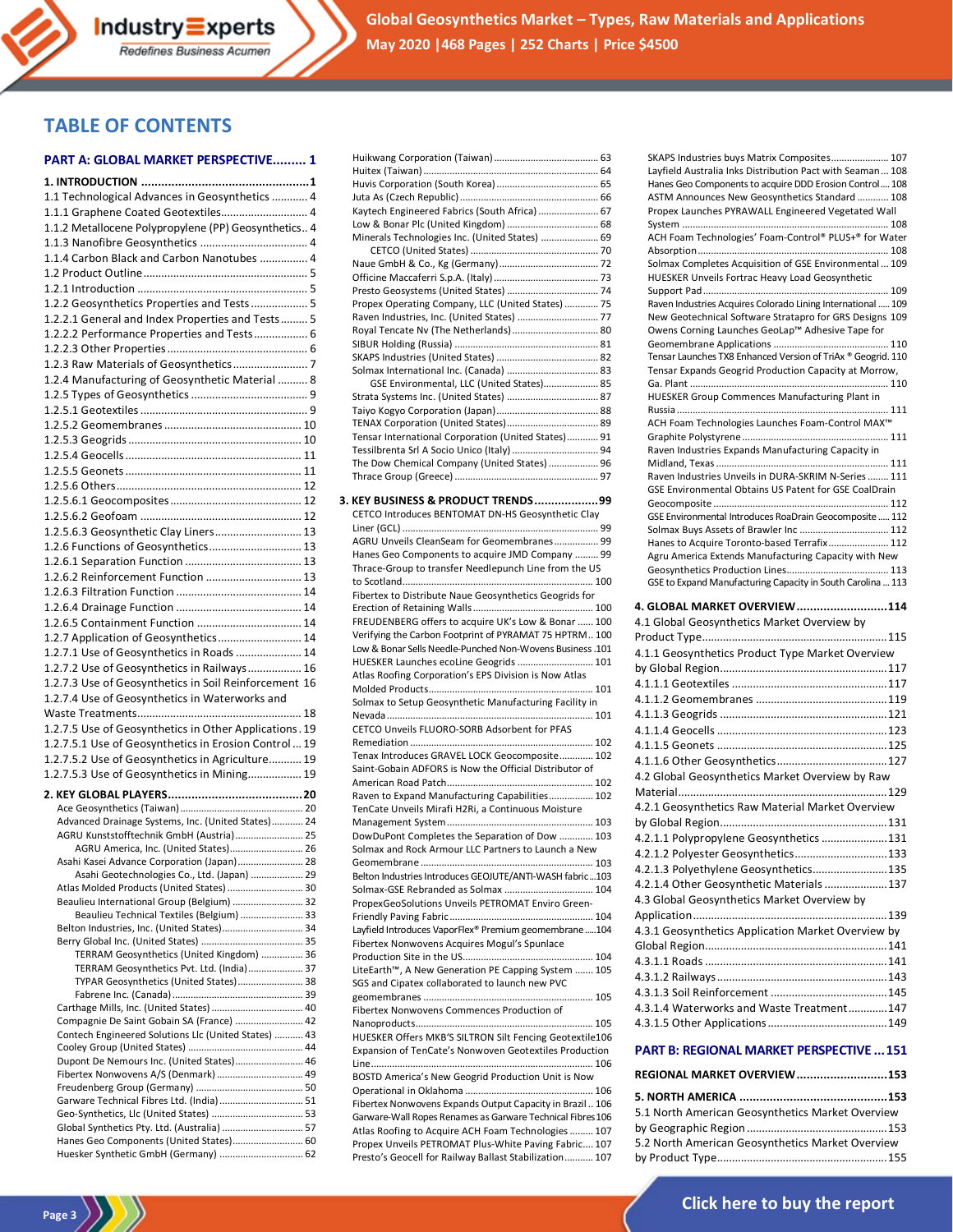**Global Geosynthetics Market – Types, Raw Materials and Applications May 2020 |468 Pages | 252 Charts | Price \$4500**

| 5.2.1 Geosynthetics Product Type Market Overview                                              |  |
|-----------------------------------------------------------------------------------------------|--|
|                                                                                               |  |
|                                                                                               |  |
|                                                                                               |  |
|                                                                                               |  |
|                                                                                               |  |
|                                                                                               |  |
|                                                                                               |  |
| 5.3 North American Geosynthetics Market Overview                                              |  |
|                                                                                               |  |
| 5.3.1 Geosynthetics Raw Material Market Overview                                              |  |
|                                                                                               |  |
| 5.3.1.1 Polypropylene Geosynthetics 171                                                       |  |
| 5.3.1.2 Polyester Geosynthetics 173                                                           |  |
| 5.3.1.3 Polyethylene Geosynthetics  175                                                       |  |
|                                                                                               |  |
| 5.3.1.4 Other Geosynthetic Materials  177                                                     |  |
| 5.4 North American Geosynthetics Market Overview                                              |  |
|                                                                                               |  |
| 5.4.1 Geosynthetics Application Market Overview by                                            |  |
|                                                                                               |  |
|                                                                                               |  |
|                                                                                               |  |
|                                                                                               |  |
| 5.4.1.4 Waterworks and Waste Treatments 187                                                   |  |
|                                                                                               |  |
|                                                                                               |  |
| Advanced Drainage Systems, Inc. (United States) 191                                           |  |
| AGRU America, Inc. (United States) 192                                                        |  |
| Atlas Molded Products (United States)  194<br>Belton Industries, Inc. (United States) 196     |  |
|                                                                                               |  |
| TYPAR Geosynthetics (United States) 198                                                       |  |
| Carthage Mills, Inc. (United States)  199                                                     |  |
| Contech Engineered Solutions Llc (United States)  201                                         |  |
|                                                                                               |  |
| Dupont De Nemours Inc. (United States) 204                                                    |  |
|                                                                                               |  |
| Geo-Synthetics, Llc (United States)  208                                                      |  |
| Gse Environmental, Llc (United States)  212<br>Hanes Geo Components (United States) 214       |  |
| Minerals Technologies Inc. (United States)  216                                               |  |
|                                                                                               |  |
| Presto Geosystems (United States)  219                                                        |  |
| Propex Operating Company, LLC (United States)  220                                            |  |
| Raven Industries, Inc. (United States)  222                                                   |  |
|                                                                                               |  |
| Solmax International Inc. (Canada)  226                                                       |  |
| Strata Systems Inc. (United States)  228                                                      |  |
| TENAX Corporation (United States) 229<br>Tensar International Corporation (United States) 231 |  |
| The Dow Chemical Company (United States)  234                                                 |  |
|                                                                                               |  |
| 5.6 Country-wise Analysis of North American                                                   |  |
|                                                                                               |  |
|                                                                                               |  |
| 5.6.1.1 United States Geosynthetics Market Overview                                           |  |
|                                                                                               |  |
| 5.6.1.2 United States Geosynthetics Market Overview                                           |  |
|                                                                                               |  |
| 5.6.1.3 United States Geosynthetics Market Overview                                           |  |
|                                                                                               |  |
|                                                                                               |  |
| 5.6.2.1 Canadian Geosynthetics Market Overview by                                             |  |
|                                                                                               |  |
| 5.6.2.2 Canadian Geosynthetics Market Overview by                                             |  |
|                                                                                               |  |
| 5.6.2.3 Canadian Geosynthetics Market Overview by                                             |  |
|                                                                                               |  |
|                                                                                               |  |
|                                                                                               |  |
|                                                                                               |  |
| 5.6.3.1 Mexican Geosynthetics Market Overview by                                              |  |
|                                                                                               |  |
| 5.6.3.2 Mexican Geosynthetics Market Overview by                                              |  |

Page 4  $\left\langle \frac{1}{2} \right\rangle$ 

| 5.6.3.3 Mexican Geosynthetics Market Overview by                                           |
|--------------------------------------------------------------------------------------------|
| 6.1 European Geosynthetics Market Overview by                                              |
| 6.2 European Geosynthetics Market Overview by                                              |
| 6.2.1 Geosynthetics Product Type Market Overview                                           |
|                                                                                            |
|                                                                                            |
|                                                                                            |
|                                                                                            |
|                                                                                            |
| 6.3 European Geosynthetics Market Overview by Raw                                          |
|                                                                                            |
| 6.3.1 Geosynthetics Raw Material Market Overview                                           |
| 6.3.1.1 Polypropylene Geosynthetics  271                                                   |
| 6.3.1.2 Polyester Geosynthetics 273                                                        |
| 6.3.1.3 Polyethylene Geosynthetics  275                                                    |
| 6.3.1.4 Other Geosynthetic Materials  277<br>6.4 European Geosynthetics Market Overview by |
|                                                                                            |
| 6.4.1 Geosynthetics Application Market Overview by                                         |
|                                                                                            |
|                                                                                            |
|                                                                                            |
| 6.4.1.4 Waterworks and Waste Treatments  287                                               |
|                                                                                            |
| AGRU Kunststofftechnik GmbH (Austria) 291                                                  |
| Beaulieu International Group (Belgium)  293                                                |
| Beaulieu Technical Textiles (Belgium)  294<br>Compagnie De Saint Gobain Sa (France) 295    |
| Fibertex Nonwovens A/S (Denmark)  296                                                      |
| Huesker Synthetic GmbH (Germany)  298                                                      |
|                                                                                            |
| Low & Bonar Plc (United Kingdom)  301                                                      |
| NAUE GmbH & Co., KG (Germany)  302                                                         |
| Royal Tencate Nv (The Netherlands)  304                                                    |
|                                                                                            |
| TERRAM Geosynthetics (United Kingdom)  306<br>Tessilbrenta Srl A Socio Unico (Italy)  308  |
|                                                                                            |
| 6.6 Country-wise Analysis of European Geosynthetics                                        |
|                                                                                            |
| 6.6.1.1 German Geosynthetics Market Overview by                                            |
|                                                                                            |
| 6.6.1.2 German Geosynthetics Market Overview by                                            |
|                                                                                            |
| 6.6.1.3 German Geosynthetics Market Overview by                                            |
|                                                                                            |
| 6.6.2.1 French Geosynthetics Market Overview by                                            |
| 6.6.2.2 French Geosynthetics Market Overview by                                            |
| 6.6.2.3 French Geosynthetics Market Overview by                                            |
|                                                                                            |
|                                                                                            |
| 6.6.3.1 United Kingdom Geosynthetics Market                                                |
|                                                                                            |

| 6.6.3.2 United Kingdom Geosynthetics Market                                                                 |
|-------------------------------------------------------------------------------------------------------------|
|                                                                                                             |
| 6.6.3.3 United Kingdom Geosynthetics Market                                                                 |
|                                                                                                             |
|                                                                                                             |
| 6.6.4.1 Italian Geosynthetics Market Overview by                                                            |
| 6.6.4.2 Italian Geosynthetics Market Overview by                                                            |
|                                                                                                             |
| 6.6.4.3 Italian Geosynthetics Market Overview by                                                            |
|                                                                                                             |
|                                                                                                             |
| 6.6.5.1 Spanish Geosynthetics Market Overview by                                                            |
|                                                                                                             |
| 6.6.5.2 Spanish Geosynthetics Market Overview by                                                            |
|                                                                                                             |
| 6.6.5.3 Spanish Geosynthetics Market Overview by                                                            |
|                                                                                                             |
|                                                                                                             |
| 6.6.6.1 Netherlands Geosynthetics Market Overview                                                           |
|                                                                                                             |
| 6.6.6.2 Netherlands Geosynthetics Market Overview                                                           |
| 6.6.6.3 Netherlands Geosynthetics Market Overview                                                           |
|                                                                                                             |
|                                                                                                             |
|                                                                                                             |
| 6.6.7.1 Rest of Europe Geosynthetics Market                                                                 |
| 6.6.7.2 Rest of Europe Geosynthetics Market                                                                 |
|                                                                                                             |
| 6.6.7.3 Rest of Europe Geosynthetics Market                                                                 |
|                                                                                                             |
|                                                                                                             |
|                                                                                                             |
| 7.1 Asia-Pacific Geosynthetics Market Overview by                                                           |
|                                                                                                             |
| 7.2 Asia-Pacific Geosynthetics Market Overview by                                                           |
|                                                                                                             |
| 7.2.1 Geosynthetics Product Type Market Overview                                                            |
|                                                                                                             |
|                                                                                                             |
|                                                                                                             |
|                                                                                                             |
|                                                                                                             |
|                                                                                                             |
| 7.3 Asia-Pacific Geosynthetics Market Overview by                                                           |
|                                                                                                             |
| 7.3.1 Geosynthetics Raw Material Market Overview                                                            |
|                                                                                                             |
| 7.3.1.1 Polypropylene Geosynthetics 372<br>7.3.1.2 Polyester Geosynthetics374                               |
| 7.3.1.3 Polyethylene Geosynthetics 376                                                                      |
| 7.3.1.4 Other Geosynthetic Materials 378                                                                    |
| 7.4 Asia-Pacific Geosynthetics Market Overview by                                                           |
|                                                                                                             |
| 7.4.1 Geosynthetics Application Market Overview by                                                          |
|                                                                                                             |
|                                                                                                             |
|                                                                                                             |
| 7.4.1.4 Waterworks and Waste Treatments 388                                                                 |
|                                                                                                             |
|                                                                                                             |
|                                                                                                             |
| Anhui Huifeng New Synthetic Materials Co., Ltd. (China). 396<br>Asahi Kasei Advance Corporation (Japan) 397 |